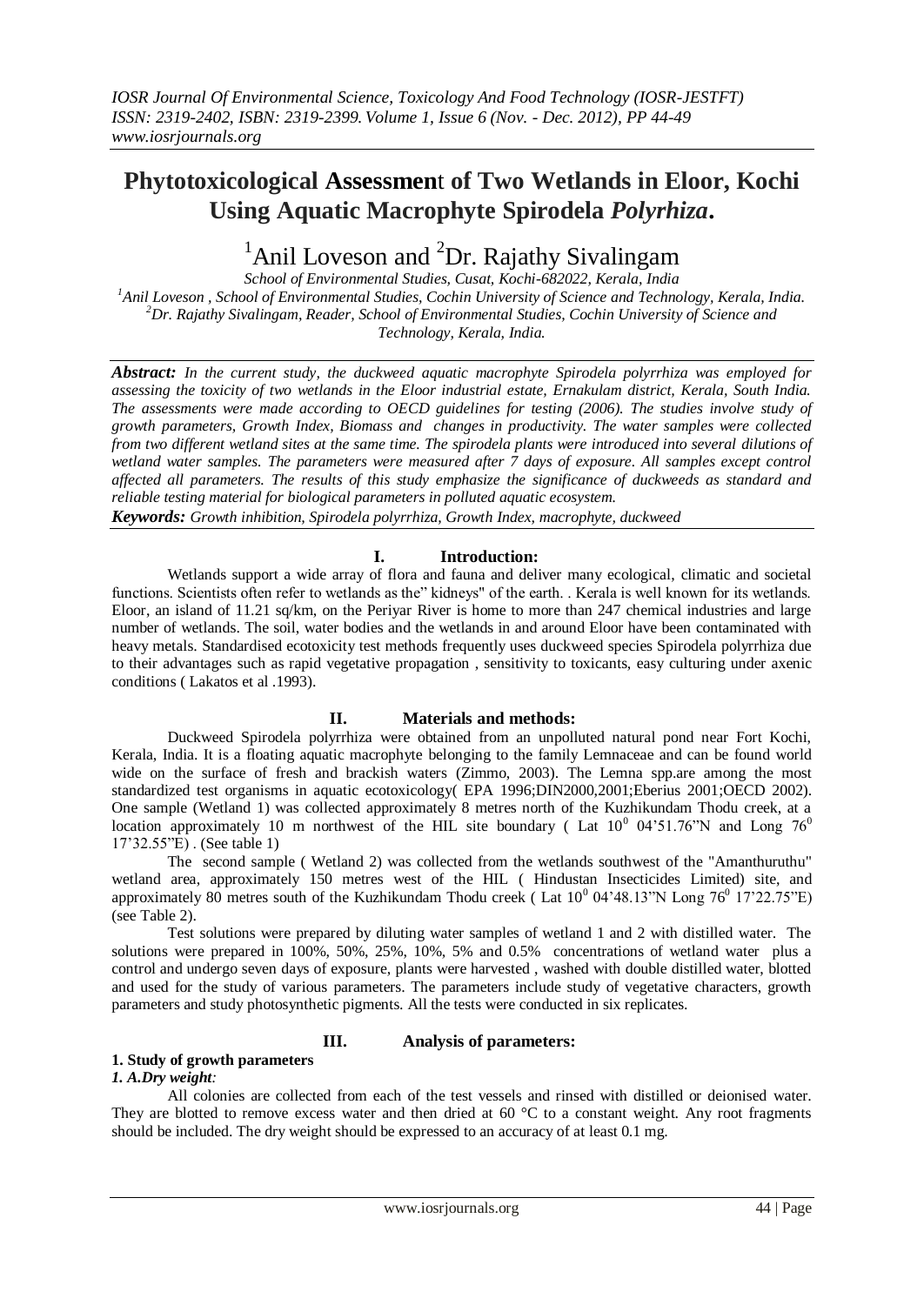## *1. B. Fresh weight:*

All colonies are transferred to pre-weighed plastic tubes with small (1 mm) holes in the rounded bottoms. The tubes are then centrifuged at 3000 rpm for 10 minutes at room temperature. Tubes, containing the now dried colonies, are re-weighed and the fresh weight is calculated by subtracting the weight of the empty tube.

### *1. c Dry weight-Fresh weight*

ratio can be determined from above estimations. The plant growth index was calculated as follows Growth Index = Biomass ( $t = 7$  days) Biomass  $(t = 0)$ 

## *1. D. .Doubling time:*

To determine the doubling time *(Td)* of frond number and adherence to this validity criterion by the study, the following formula is used with data obtained from the control vessels: Td = ln 2 / $\mu$  Where  $\mu$  is the average specific growth rate.

#### *1. e. Average specific growth rate:*

This response variable is calculated on the basis of changes in the logarithms of frond numbers, and in addition, on the basis of changes in the logarithms of another measurement parameter (total frond area, dry weight or fresh weight) over time (expressed per day) in the controls and each treatment group. It is sometimes referred to as relative growth rate . The average specific growth rate for a specific period is calculated as the logarithmic increase in the growth variables -frond numbers and one other measurement variable (total frond area, dry weight or fresh weight) - using the formula below for each replicate of control and treatments:  $\mu_{i-j}$ =ln( N<sub>i</sub>)- ln(N<sub>i</sub>)

$$
t
$$
 where:

- µi-j : average specific growth rate from time i to j

- Ni : measurement variable in the test or control vessel at time i

- Nj : measurement variable in the test or control vessel at time j

- t : time period from i to j.

#### *1.f. Percentage of growth inhibition:*

Percent inhibition of growth rate (Ir) may then be calculated for each test concentration according

to the following formula

% Ir =  $(\mu C - \mu T)$  x 100 µC

where:

- % Ir : percent inhibition in average specific growth rate

- µC : mean value for μ in the control

- µT : mean value for μ in the treatment group

#### **2. .Estimation of photosynthetic pigments.**

The chlorophyll estimation is an important study parameter for the estimation of impact of pollution on photosynthetic activity. About 200mg of treated plants were weighed. This is taken in a mortar with 5mlof 90% acetone and 1ml of Magnesium carbonate. It is then ground thoroughly with pestle. This is then kept at  $4^{\circ}$ C for 4 hours for the pigments to elute. The solution is then centrifuged at 2500 rpm for 15 minutes. The extract is then decanted to a volumetric flask and the volume is made up to 50 ml with 90% acetone. The absorbance at 750, 663, 645,510 and 480 were measured in the spectrophotometric analysis using Hitachi-U-2000 spectrophotometer.

#### *Statistical Analysis*

Analysis of variance for each test were conducted using STATISTICA software ( One way Anova). The significant difference between treatments were determined by Duncan's multiple range test ( $P<0.05$ ). Each test was conducted in six replicates.

## **IV. Results and conclusions:**

The concept of average specific growth rate is based on the general exponential growth pattern of duckweed in non-limited cultures, where toxicity is estimated on the basis of the effects on the growth rate, without being dependent on the absolute level of the specific growth rate of the control; slope of the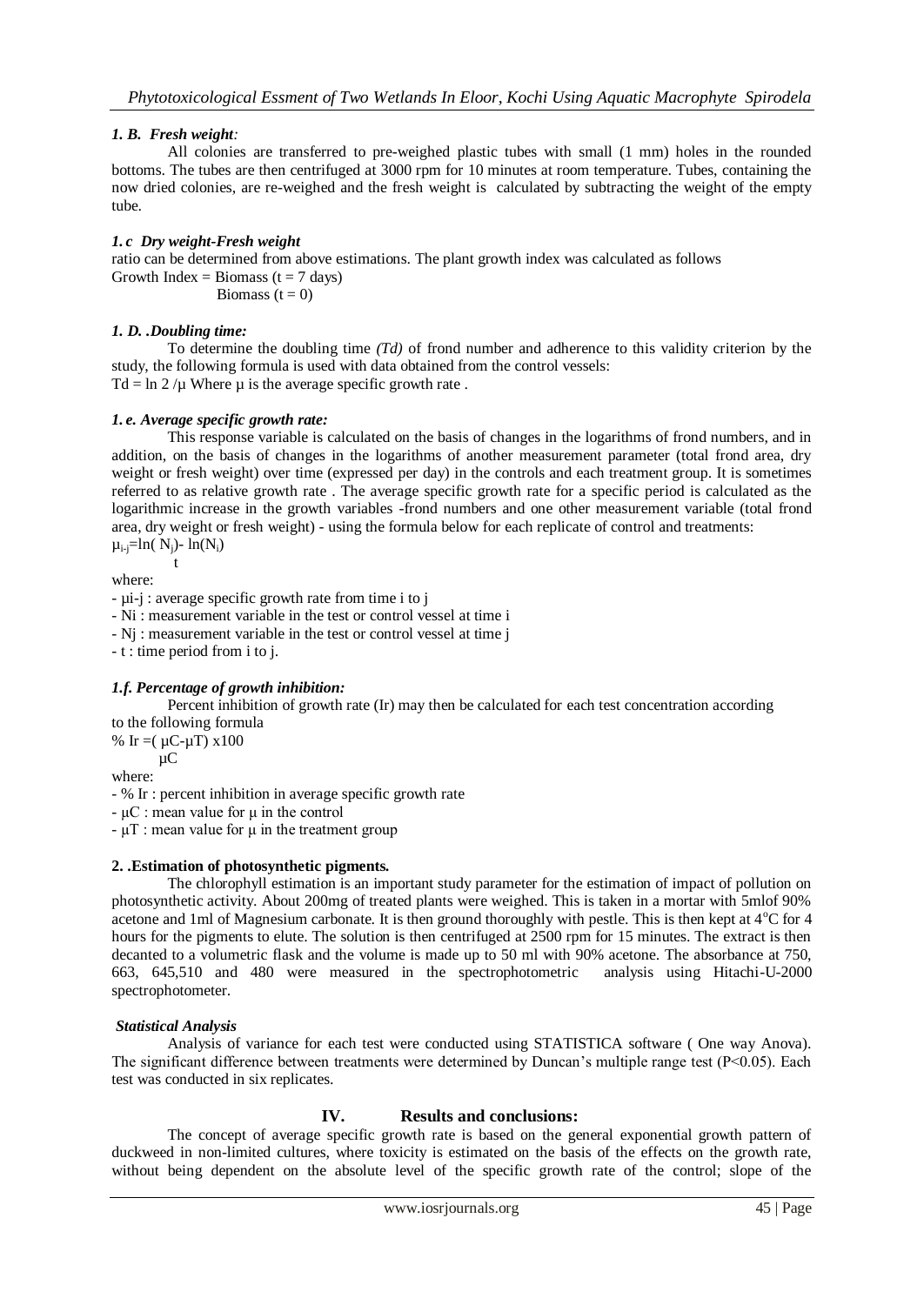concentration-response curve or on test duration. The use of average specific growth rate for estimating toxicity is scientifically preferred. In the current study ASGR and frond doubling time (Td) of the control and treatment with 0.5% concentration yield the same result. The inhibition of growth in this concentration is negligible. As the concentration of effluent increases, all the parameters vary. When the frond doubling time exceeds 2.5, the test solution is considered toxic. In the study 50% and 100% concentration treatments in wetland 1 and 2 shows Td values more than 2.5, thus found to be toxic. The values are given in table 3.

Plant growth index were measured after 7 days of exposure with different dilutions of water from both wetlands. At 0.5 % and 5% dilution GI is greater than control values in both waters. At 10% W2 treatment shows less GI than control but W1 still has values above control which shows the water quality of W1 is better than W2. From 25% GI values shows sharp decline in both treatments. The finding is given in table 4.

The growth indexes of both wetland water are similar in lowest concentration (0.5%). From 5% dilution onwards it is quite clear that growth of Spirodela is affected more in wetland II. But at 25% dilution GI is surprisingly similar. At extreme a concentration again GI varies. The differences in GI under different concentrations are illustrated in Table 3.

Changes in Dry weight fresh weight ratio indicate that in exposed Spirodela plants, growth retardation takes place in comparison to the control. At 0.5 % concentration, the biomass yield is same as that in control. In 5% concentration of wetland 1and 2 water, slight increase in DW/FW ratio recorded in wetland 2 effluents than control. At 10% and 25% solutions, the DW/FW ratio is higher in weland water 1 in comparison with Wet 2. But in 50% and 100% the ratio shows sharp decline. It was noted that at 50% concentration, spirodela growing in highly polluted weland 2 water yield higher FW/DW ratio than those growing in wetland 1 ( Table 5). The decline in biomass ratio may be due the presence of excess heavy metals present in wetland. It has been shown that accumulation of heavymetals disturb the plant water status which eventually results in osmotic stress and growth reduction ( Perfus- Barbeoch et al.2002; Poschen-reider and Barcelo 2004). Water especially in wetland 2. In wetland 1 the biomass (DW/FW ratio) percentage were 100, 100.7,103.9, 100, 78.5, 64.27,and 57.1 for dilutions 0.5, 5, 10, 25, 50 and 100 respectively. Similarly for wetland 2 it was 100, 99.9, 100.07, 78.4, 74.9, 64.2, and 57.04 for dilutions 0.5, 5, 10, 25, 50 and 100 respectively.

Chlorophyll and carotenoids are the central part of the energy manifestation of every green plant system and therefore, any significant alteration in their levels is likely to cause a marked effect on the entire metabolism of the plant. The productivity of plants is directly related with changes in the content of photosynthetic pigments chlorophyll a , chlorophyll b and Carotenoids. Industrial wastewater not only affects the chlorophyll content but the chlorophyll activity also(song and Huang,2001;Baron et al., 1995; Lewis, 1995). In the study photosynthetic pigments were inhibited due to metal toxicity. Duckweed leaves started to show signs of chlorosis (pigment loss) following 7d exposure to surface water samples. At 50% and 100% dilutions necrosis could also seen. The Carotenoids contents are found to be less affected. At the end of 7 days of exposure 0.5% dilution of wetland 1 and 2 shows slight increase in chlorophyll a content (Hormesis) while at the same dilution and Carotenoids content remain unchanged. From 5% to 100% all pigments shows gradual decrease in concentration. Chl *b* degraded at a much slower rate than chl *a* which indicates that greater damage of pollutants present in water samples on chl *a*.The loss of photosynthetic pigment content has been reported in duckweed plants following exposure to Cu, Pb and Ni (Axtell et al.2003; Hou et al.2007; Kanoun- boule et al.2009).The destruction of photosynthetic pigments by heavy metals could be due to : impairment of ETC , replacement of Magnesium ions associated with chlorophyll ring, inhibition of important enzymes ( Van Assche and Clijsters 1990) associated with chlorophyll synthesis or peroxidation processes in chloroplast membrane lipids by reactive oxygen species ( Sandalio et al.2001).

#### **Acknowledgement:**

The authors are grateful to the School of Environment studies, CUSAT, for providing technical assistance to carry out the work.

#### **V. Conclusion:**

The study revealed that both welands are highly polluted. Wetland 2 has more pollutants compared with wetland 1 which is evident from the assessment of vegetative, growth and photosynthetic pigment parameters. The study also points towards the importance of conservation of wetlands in the area.

#### **References:**

- [1] Axtell, N.R., Stenberg, S.P.K., Claussen, K.,(2003). Lead and Nickel removal using Microspora and Lemna minor, Bioresour. Technol.,89:41-48
- [2] Baron,M.,J.B. Arellano and J.L.Gorge: Copper and photosystem II: a conversional relationship plant physiol.,94, 174-180(1995).
- [3] DIN(2000) Duckweed growth Inhibition test: Determination of the non poisonous effect of water constituent s and waste water to duckweed, Deutsches Institut furcNormung e.V urchBeuth Verlag, Berlin, 19pp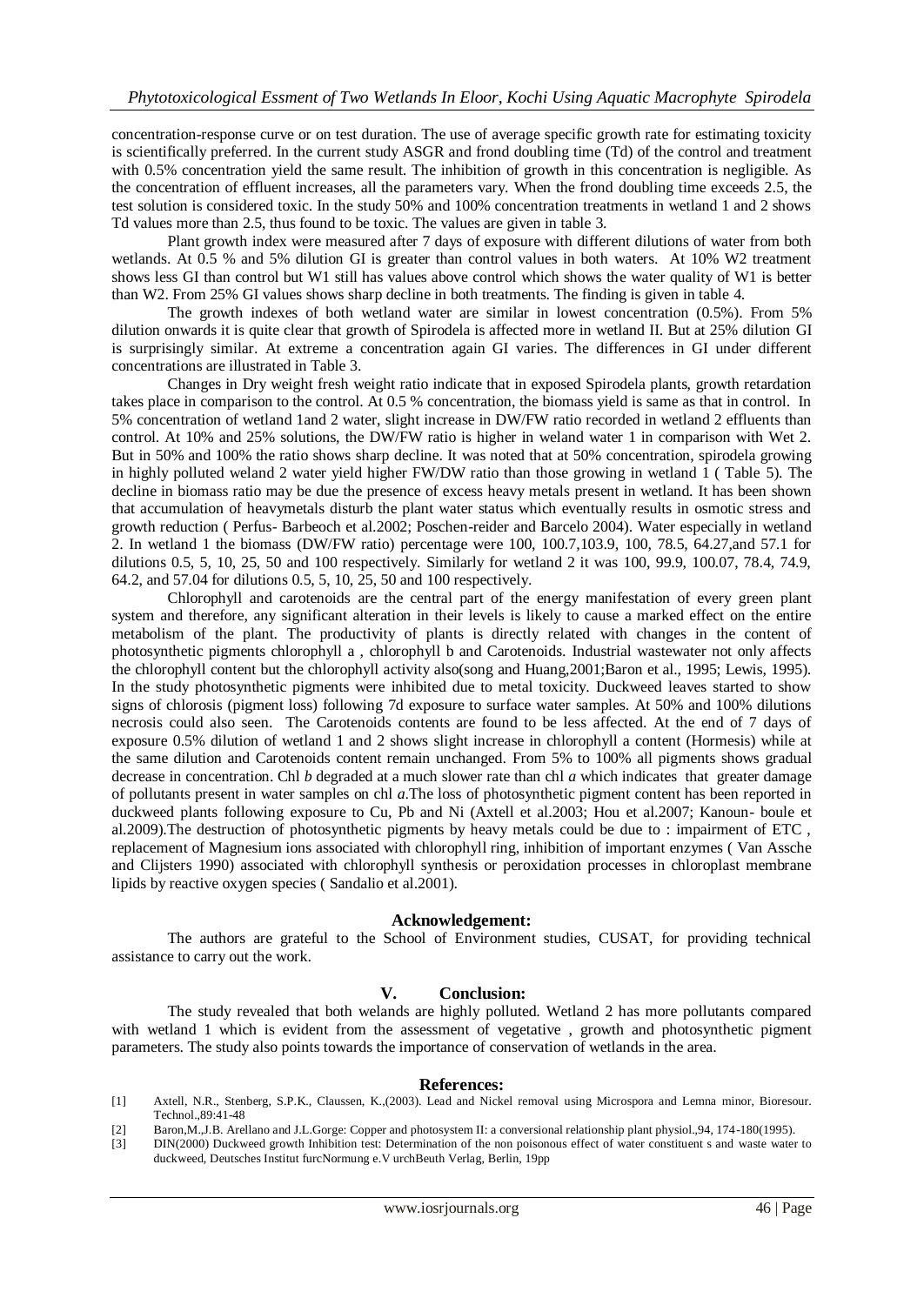- [4] Eberius M(2001) Assesment of Inhibition values and comprehensive analysis of biotests. LemnaTec GmbH,Wurselen, online <http://www.lemnatec.com/Literatur/LT003.pdf>
- [5] EPA (1996) Aquatic plant toxicity test using LemnaSpp:Tiers I and II- OPPTS 850.4400.United states Environmental protection Agency Prevention , pesticides and Toxic substances Unit, Newyork,9 pp.
- [6] Hou W, Chen X, SongG, Wang Q, Chang CC(2007) Effects of copper and cadmium on heavy metal polluted water restorationby Duckweed. Plant physiol Bioche 45:62-69
- [7] Kanoun- Boule M. Vincente JAF, Nabais C, Prasad MNV, Freitas H(2009) Ecophysiological tolerance of duckweeds exposed to copper. Aquat Toxicol 91:1-9
- [8] Lakatos et al(1993) Application of Lemna Species in ecotoxicological studies of Heavymetals; Sci Total Environ 44:773-778<br>[9] Lewis, M.A., Use of fresh water plant for phytotoxicity testing: A review. Environ pollut.,
- Lewis, M.A., Use of fresh water plant for phytotoxicity testing: A review. Environ.pollut.,87, 319-336(1995).
- [10] OECD, (2002). Guidelines for the testing of chemicals. Lemna Sp. Growth Inhibition Test, Draft guidline 221
- [11] Perfus- BarbeochL, Leonhardt N, Vavasseur A, Forestier C.(2002) Heavy metal toxicity: Cadmium permeates through calcium channels and disturbs the plant water status. Plant J 32:539-548.
- [12] Poschenrieder C, Barcelo J (2004) Water relations in heavy metal stressed plants. In: Prasad MNV (ed) Heavy metal stress in plants: from biomolecules to ecosystems, 2<sup>nd</sup> edn. Springer, Berlin,pp 249-270.
- [13] Sandalio LM, Dalurzo HC, GomezM, Romero- Puertas MC, del Rio LA(2001)Cadmium-induced changes in the growth and oxidative metabolism of pea plants. J Exp Bot 52:2115-2126
- [14] Song, Z.H., G.L. Huang: Effect of triphenyltin on duckweed Lemna minor. Bull. Environ.contam .Toxicol. 67, 368-375(2001).
- 
- [15] Van Assche F, Clijsters H(1990) Effects of metals on enzyme activity in plants. Plant cell Environ 13:195-206 [16] Zimmo, O. (2003). Nitrogen transformations and removal mechanisms in algal and duckweed waste stabilization ponds. PhD thesis, International Institute for Infrastructural, Hydraulic and Environmental Engineering, Delft, The Netherlands.



Table 2-Wetland II.



**Table 3**: *ASGR, Td and Ir% of S. polyrrhiza afer 7 days of treatment with various dilutions of wetland I and 2. Mean N(i)=5, Mean T(j)=7 and T(i)=0. Standard deviations were presented by error bars. Each values are means of sixreplicates. The significant difference between treatmentsis P<0.05.*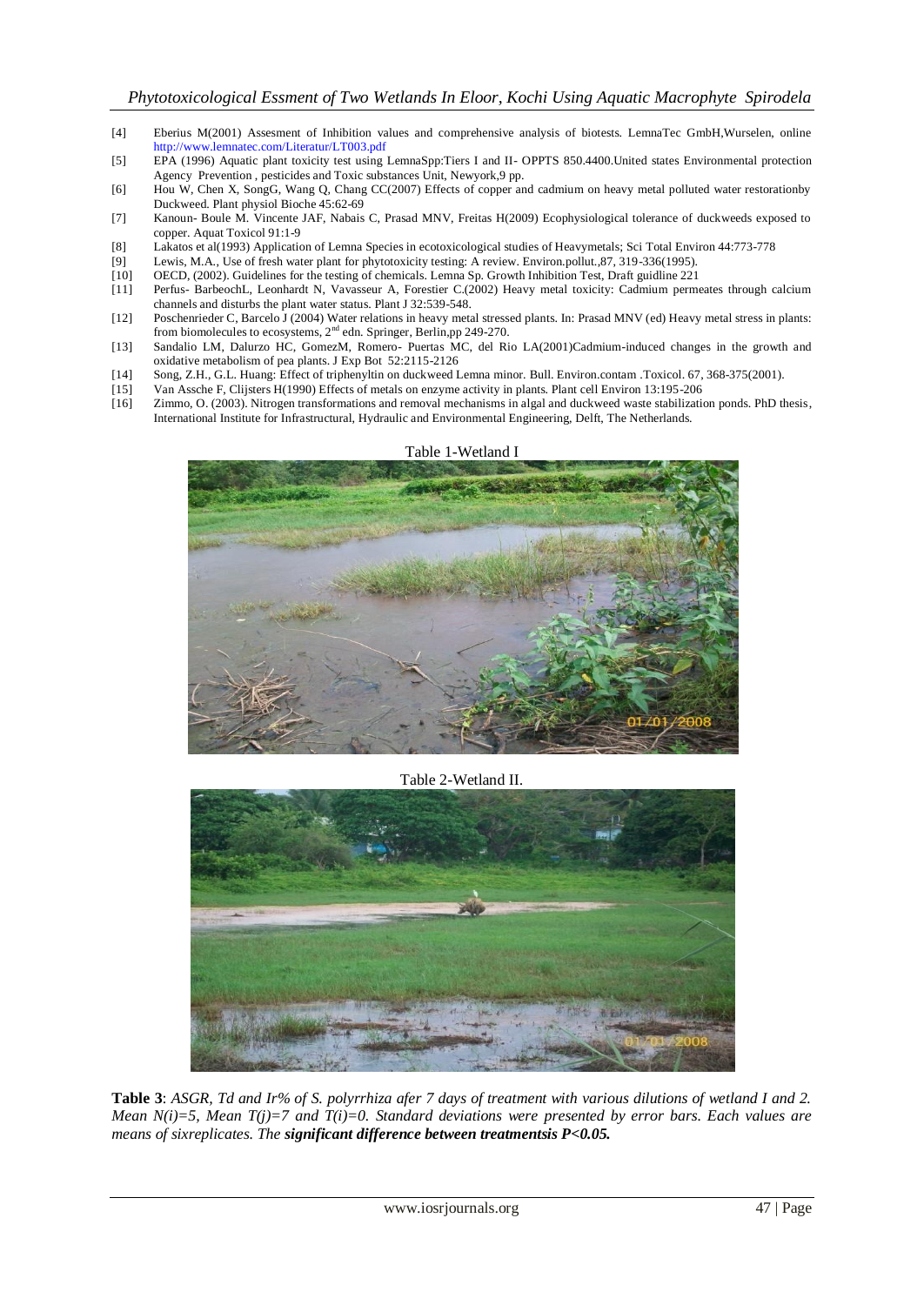| Site  | <b>Medium</b><br>control | mean Ni<br>16 | mean ASG $(\mu)$<br>4.258 | Td<br>1.272 | $%I_{r}$<br>0 |
|-------|--------------------------|---------------|---------------------------|-------------|---------------|
|       | 0.5                      | 16            | 4.258                     | 1.272       | 0             |
|       | 5                        | 15            | 3.871                     | 1.4         | 9.08          |
|       | 10                       | 14            | 3.484                     | 1.555       | 18.177        |
|       | 25                       | 12            | 2.71                      | 2           | 36.35         |
|       | 50                       | 10            | 1.935                     | 2.801       | 34.21         |
| Wet I | 100                      | 9             | 1.548                     | 3.501       | 63.64         |
|       | 0.5                      | 16            | 4.258                     | 1.272       | 0             |
|       | 5                        | 15            | 3.871                     | 1.4         | 9.08          |
|       | 10                       | 14            | 3.484                     | 1.555       | 18.177        |
|       | 25                       | 13            | 3.097                     | 1.75        | 27.26         |
|       | 50                       | 9             | 1.548                     | 3.501       | 63.64         |
| Wet 2 | 100                      | 8             | 1.161                     | 4.668       | 72.73         |

**Table 4**: *Growth Index of Spirodela plant in different dilutions of Wetland 1 and 2 after 7 days of exposure.Standard deviations were presented by error bars. Each values are means of sixreplicates. The significant difference between treatmentsis P<0.05.*



**Table 5**: *Biomass DW/FW ratio of S. polyrrhiza after 7 days of exposure in water from Wetland 1 and 2. Standard deviations were presented by error bars. Each value is means of sixreplicates. The significant difference between treatmentsis P<0.05*



**Table 6***: Relative photosynthetic pigment concentrations after 7 days of exposure in different dilutions of wetland 1. Standard deviations were presented by error bars. Each values are means of sixreplicates. The significant difference between treatmentsis P<0.05.*